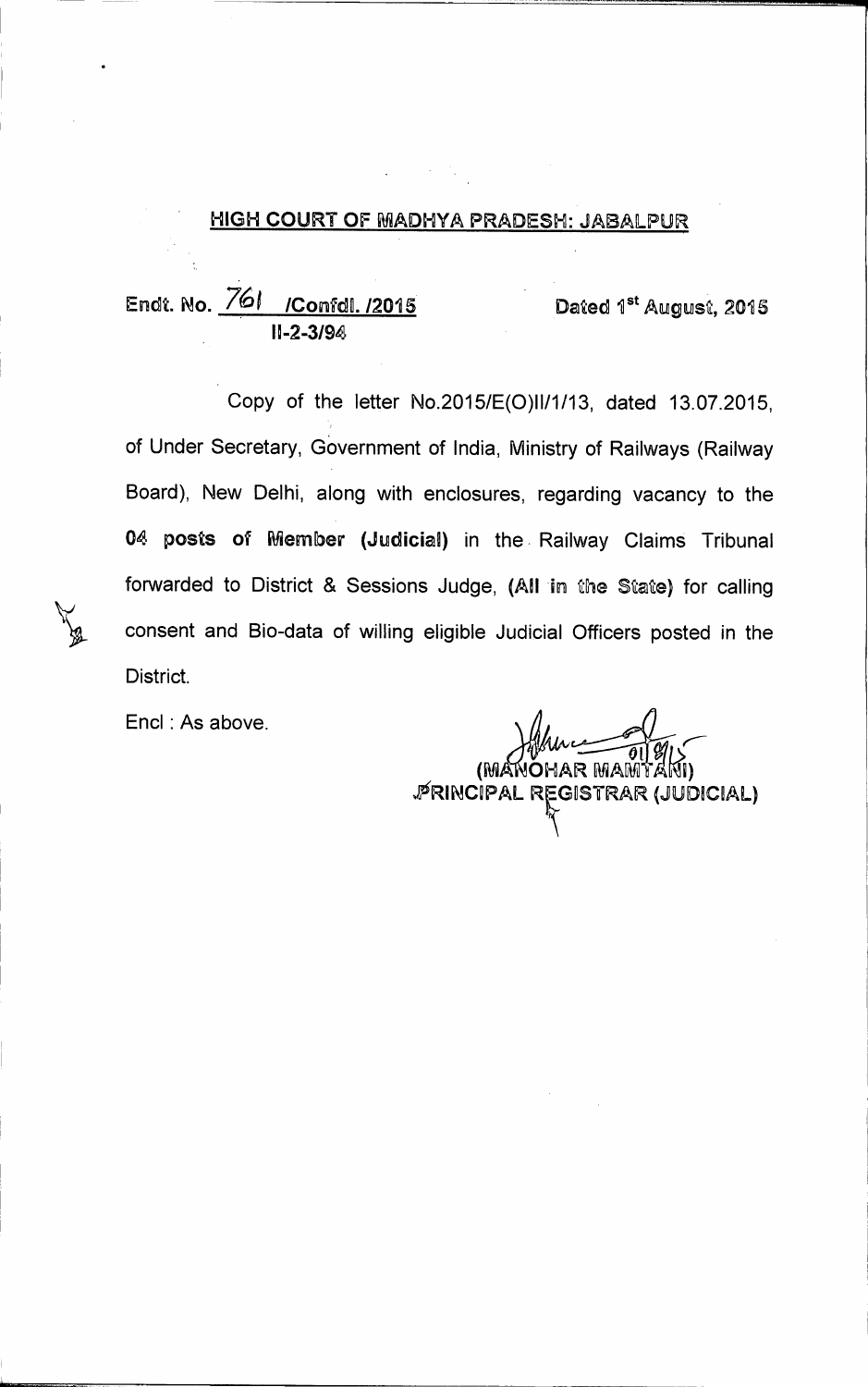### **GOVERNMENT OF INDIA**  n, **MINISTRY OF RAILWAYS (RAILWAY BOARD)**

No.2015/E(O)II/1/13 New Delhi, dt. 13.7 2015

To,

**The Registrar General,**  Supreme Court of India, Delhi. High Court of Allahabad, Allahabad-211001 High Court of Andhra Pradesh, Hyderabad-500266 High Court of Chhattisgarh, Raipur High Court of Delhi, New Delhi-110001 High Court of Calcutta, Kolkata-700001 High Court of Bombay, Mumbai High Court of Gauhati, Guwahati-781001 High Court of Gujrat, Gujrat-380060 High Court of Jammu & Kashmir, Jammu-180001 High Court of Himachal Pradesh, Shimla-171001 High Court of Jharkhand, Ranchi High Court of Karnataka, Bangalore-560001 High Court of Kerala, Cochin-682031 High Court of Madhya Pradesh, Jabalpur-482002 High Court of Madras, Chennai-600104 High Court of Orissa, Cuttack-753002 High Court of Patna, Patna-800001 High Court of Panjab & Haryana, Chandigarh-160001 High Court of Rajasthan, Jodhpur-342001 High Court of Sikkim, Gangtok-737101 High Court of Uttaranchal, Nainital. High Court of Tripura, Agartala-799006 High Court of Manipur, Imphal-795002 High Court of Meghalaya, Shillong-793001

**Migh Ceart of Machy's Frages.** JADALFUR. **July 2019**  $\mathbb{Z}$ **G06. pout** *••••* **Mpg • •**  Krasipt Cierk Mich ourt & betroo

Sub: Railway Claims Tribunal - Appointment of Member (Judicial).

Sir, Ministry of Railways have decided to invite applications for appointment to four posts (existing as well as anticipated as on 31.12.2015) of Member (Judicial) in Railway Claims Tribunal. The existing and anticipated vacancies till 31.12.2015 of Member (Judicial) are at Secunderabad, Ahmedabad, Delhi & Bhubneswar.

2. The post of Member (Judicial) in the Tribunal carries the pay scale of Rs. 75,500-80,000/- plus allowances, as admissible under the rules.

3. The qualifications for the posts of Member (Judi.) and term of office are indicated in the Annexure-I.

4. On ceasing to hold office, a Member of the Tribunal shall be eligible for further employment only as provided under Section 10 of the Railway Claims Tribunal Act, 1987.

Í,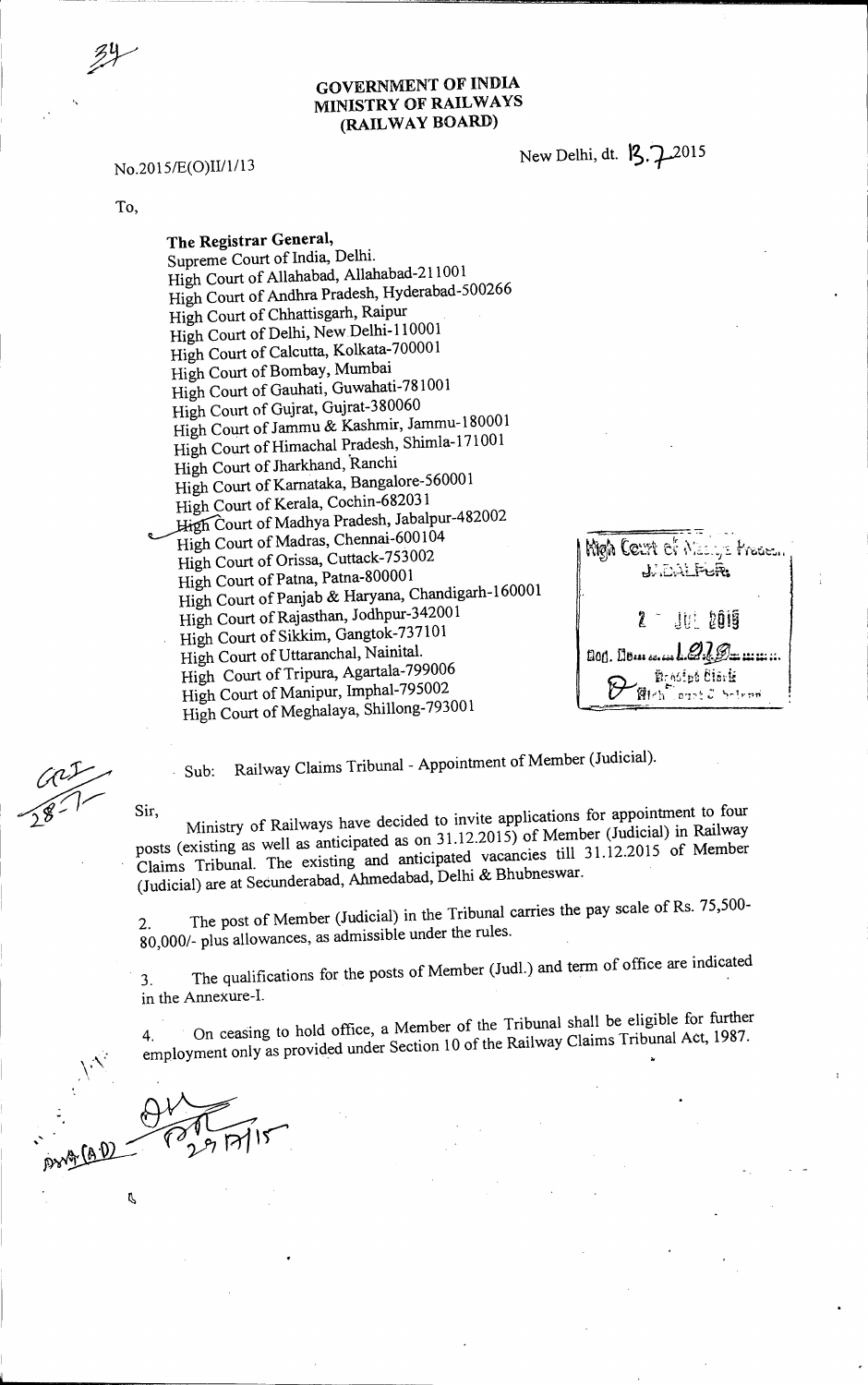It is requisited that names of willing judicial officers with requisite qualifications uitable for being considered for appointment to the post of Member (Judicial) may  $p$  ase be sent. Serving officers except High Court Judges will have to take voluntary retirent ent from service to take up the assignment in the Tribunal. 5. It is requ who would be

Service  $\mathbf{f}$  articulars (as in the attached form) of the candidates may kindly be sent 6. Service *f* articulars (as in the attached form) of the candidates may kindly be sent<br>indicating, *inter alia*, date of birth, length of service, present assignment, relevant experience, elig bility factor and preference for the place of posting etc. **Nominations** experience, elig bility factor and preference for the place of posting etc. **should reach to the undersigned within 60 days from issue of this letter.** indicating, *inter* 

While fo warding the application, the ACR dossier of the candidate may also be ag the vigilance clearance/disciplinary cases etc., if any. 7. While fo sent duly indicat

Encl: As above

Sava **(S.N.Jha) Under Secretary-II/E(0)I1 Room No.211 'A'. Railway Board,**  New Delhi

No.2015/E(O)II, ./13

New Delhi, dt.  $\sqrt{3}$ ,  $\sqrt{2}$ . .2015

Copy forwardec to the Ministry of Law & Justice for recommending name of eligible candidates.

Sina

(S.N.Jha) Under Secretary-II/E(0)II Railway Board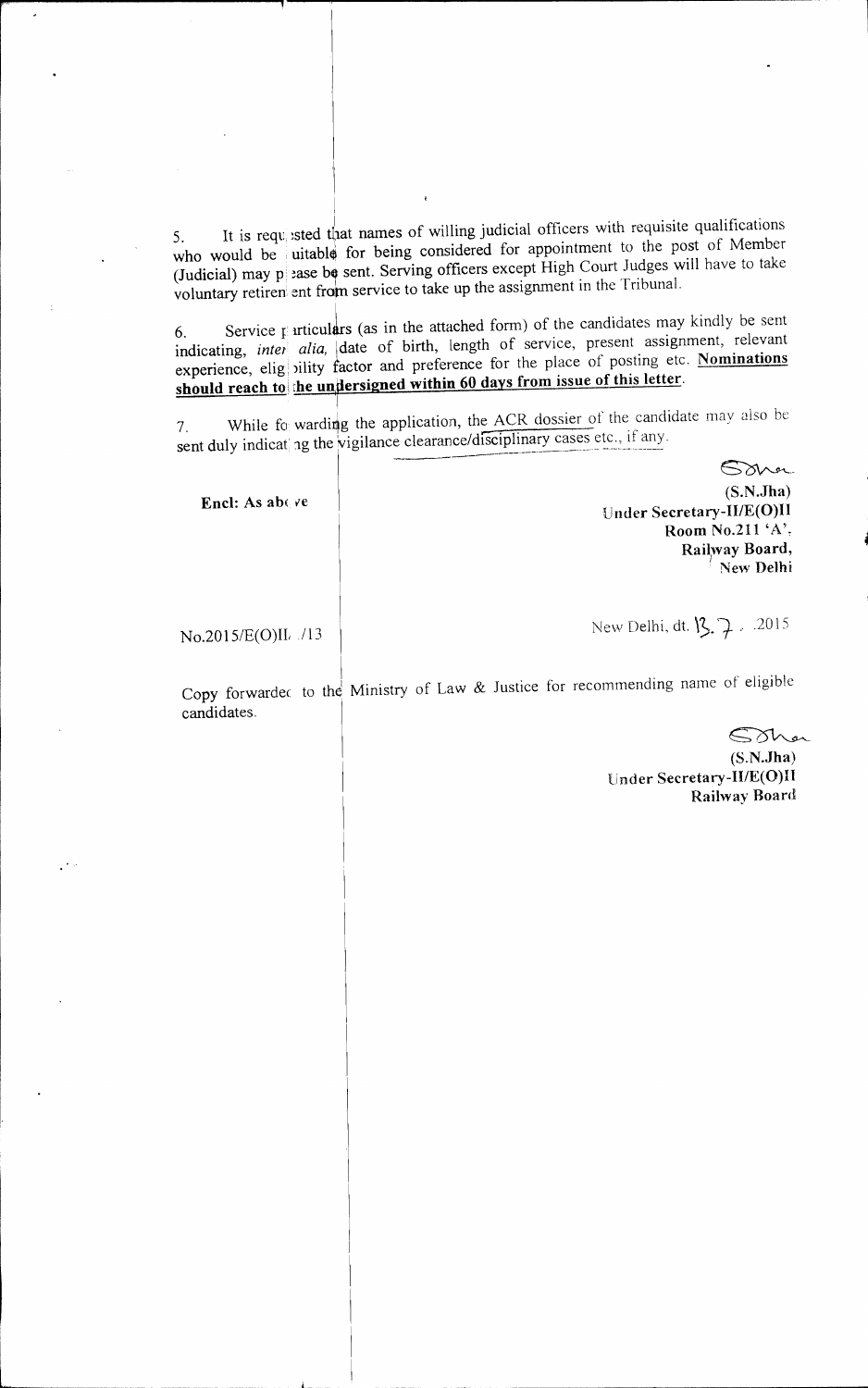# QUALIFICATIONS FOR APPOINTMENT AS MEMBER (JUDICIAL)

A person shall not be qualified for appointment as Judicial Member unless he-

- (a) is, or has been, or is qualified to be, a Judge of a High Court; or
- (b) has been a Member of the Indian Legal Service and has held a post in Grade I of that service for at least three years; or
- (c) has, for at least three years, held a civil judicial post carrying a scale of pay which is not less than that of a Joint Secretary to the Government of India.

as on date of issue of vacancy notice

### **TERM OF OFFICE**

 $\mathbb Q$ 

Member (Judicial) shall hold office as such for a term of five years from the date on which he enters upon his office or until he attains the age of sixty two years, whichever is earlier.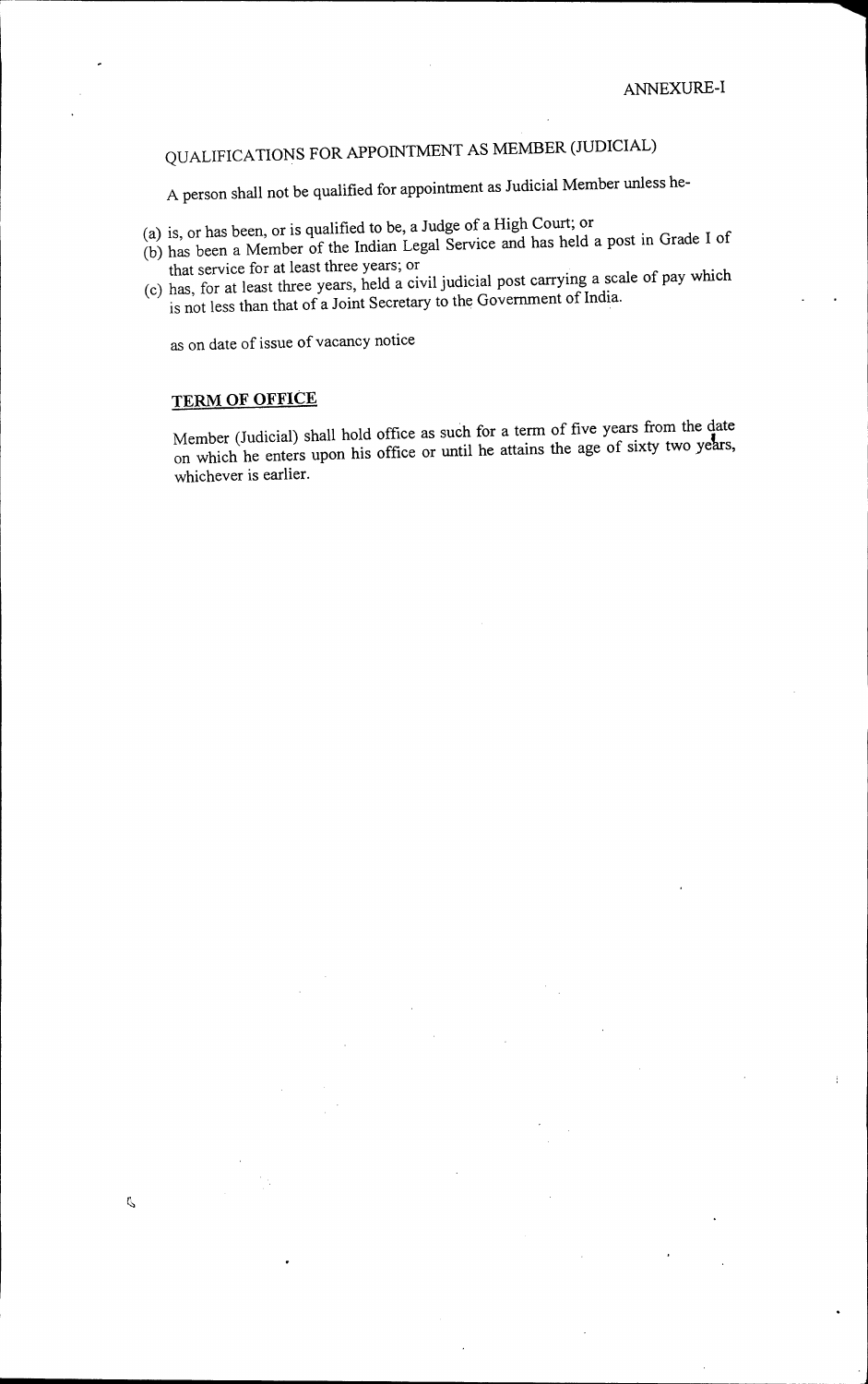भारत सरकार रेल मंत्रालय (रेलवे बोर्ड)

नई दिल्ली, **दिनांक |़ै**ु,2015

सं. 2015/ई(ओ)॥/1/1

महा रजिस्ट्रार, सर्वोच्च न्यायालय, दिल्ली. इलाहाबाद उच्च न्याया। य, इसाहाबाद-211001 आंध्र प्रदेश उच्च न्याय नय, हैदराबाद-500266 छत्तीसगढ़ उच्च न्याय नय, रायपुर दिल्ली उच्च न्यायालय नई दिल्ली-110001 कलकत्ता उच्च न्यायात य, कोलकाता-700001 बम्बई उच्च न्यायालय, मुंबई गौहाटी उच्च न्यायालयः गुवाहा़टी-781001 गुजरात उच्च न्यायालय गुजरात-380060 जम्मू एवं कश्मीर उच्च न्यायानय, जम्मू-180001 हिमाचल प्रदेश उच्च न्यायालय, शिमला-171001 झारखंड उच्च न्यायालय रांची कर्नाटक उच्च न्यायालर , बैंगलूरू-560001 केरल उच्च न्यायालय, नेचीन-682031 मध्य प्रदेश उच्च न्यायां गय, जूबलपुर-482002 मद्रास उच्च न्यायालय, वेन्नै- 600104 उड़ीसा उच्च न्यायालय, कटक-753002 पटना उच्च न्यायालय, टिना-800001 पंजाब एवं हरियाणा उच्च न्यायालय, चंडीगढ-160001 राजस्थान उच्च न्यायाल र, जोधंपूर-342001 **सिक्किम उच्च न्यायाल , गंग**ीक-737101. उत्तरांचल उच्च न्यायालय, नैनौताल. तिरुपुरा उच्च न्यायालय, अगरतुला-799006. मणिपुर उच्च न्यायालय इम्फार्फ़-795002. मेघालय उच्च न्यायालयः शिलौंग-79300 ।

विषयः रेल दाव अधिकरण - सदस्य (न्यायिक) की जियकि महोदय,

रेल मंत्रालय ने <sup>पू</sup>ल दावी अधिकरण में सदस्य (त्यायिक) के पार पर्ह कोलता रह 31.12.2015 तक यथा (र्वानुमानित) पर नियुक्ति करने के लिए अपदेदन पत्र अतर्किए करत  $E(O)$ II-S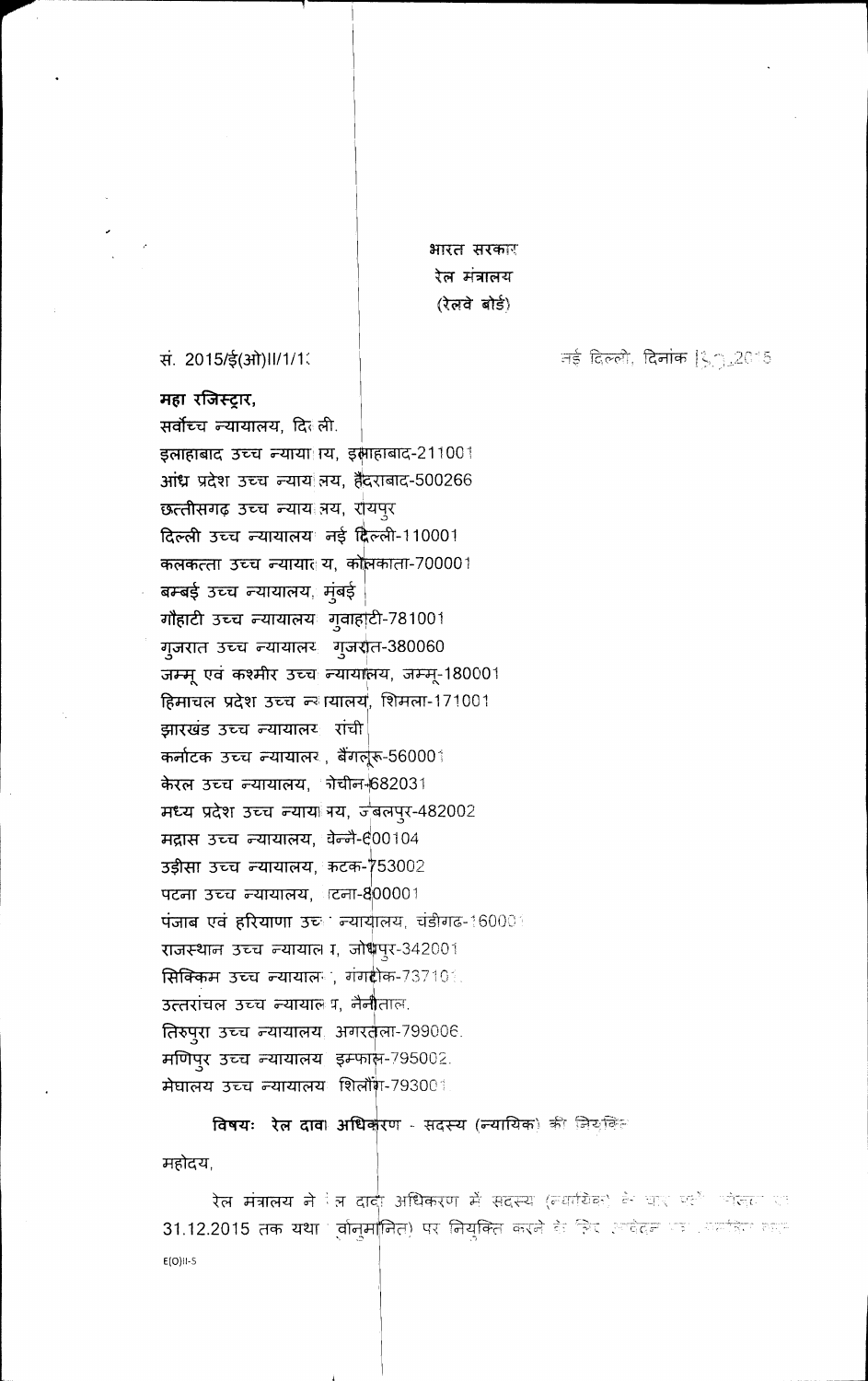|        |                                                                                      | <b>FORM</b>                   |          |                             |                            | PHOTO<br>(To be attested<br>by hazetted |
|--------|--------------------------------------------------------------------------------------|-------------------------------|----------|-----------------------------|----------------------------|-----------------------------------------|
| 1.     | Name in full                                                                         |                               |          |                             |                            | offio                                   |
| 2.     | Father's Name                                                                        |                               |          |                             |                            |                                         |
| 3. (a) | Date of Birth                                                                        |                               |          | $DD$ $MM$ $YYYY$ $YYYY$ $Y$ |                            |                                         |
|        | (b) Age as on date of vacancy notice                                                 | $YY$ $MM$                     |          |                             | DD                         |                                         |
| 4.     | Please tick \ the service<br>Service_____Others______                                | Higher<br>$\mathcal{L}^{\pm}$ | Judicial | Service_______ Indian       |                            | Legal                                   |
| (a)    |                                                                                      |                               |          |                             |                            |                                         |
|        |                                                                                      |                               |          |                             |                            |                                         |
| (1)    | Scale of post                                                                        |                               |          | Rs.                         |                            |                                         |
| (II)   | Present basic pay                                                                    |                               |          | Rs.                         |                            |                                         |
| (III)  | Date of appointment to the post of<br>Addl. Distt. Judge/Joint Secretary             |                               |          |                             |                            |                                         |
| (IV)   | Place of Current posting                                                             |                               |          |                             |                            |                                         |
| (V)    | <b>Educational Qualifications</b>                                                    |                               |          | ┯                           |                            |                                         |
| (VI)   | Professional/Special Qualifications                                                  |                               |          |                             |                            |                                         |
| 5.     | Mailing address:                                                                     |                               |          |                             |                            |                                         |
| 6.     | Permanent Address:                                                                   |                               |          |                             |                            |                                         |
| 7.     | $(O)$ _<br>Tele. No.                                                                 | (Res.)                        |          | (Mobile)                    |                            |                                         |
| 8.     | Choice of posting for M(J)/RCT<br>in order of preference                             | 1.<br>3.1                     |          | 2.<br>4.                    |                            |                                         |
| 9.     | Any other information the candidate may like to provide:-________________________    |                               |          |                             |                            |                                         |
|        |                                                                                      |                               |          |                             | Signature of the Candidate |                                         |
| Date:  | Place:<br>Candidates are required to send their applications through proper channel. |                               |          |                             |                            | ٠                                       |

 $\zeta$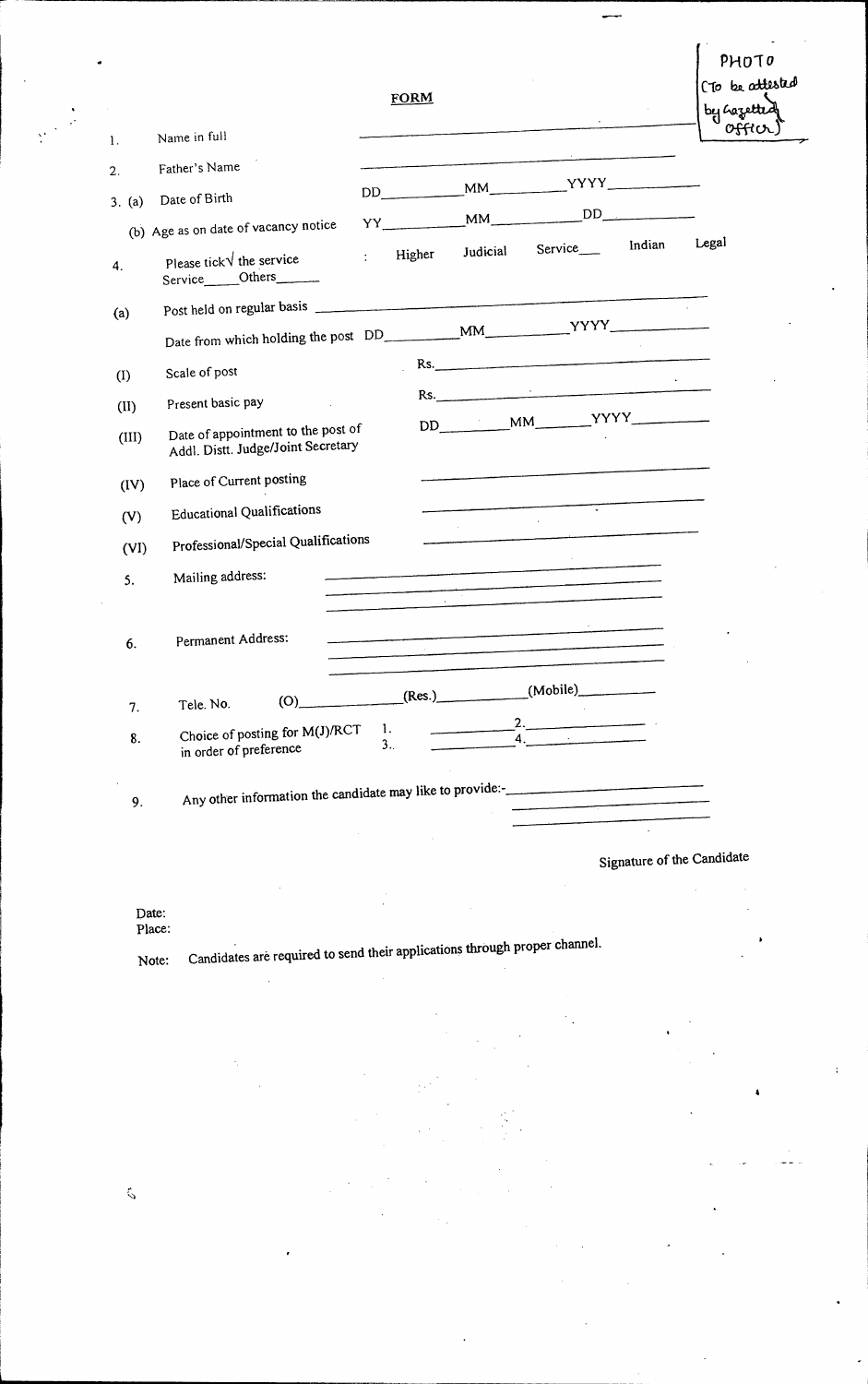| $\tau_{\rm a}$               |                                                                                                              | फॉर्म                             |           |                                                     | फ़ोटो (राजपत्रित               |
|------------------------------|--------------------------------------------------------------------------------------------------------------|-----------------------------------|-----------|-----------------------------------------------------|--------------------------------|
| $\mathbf{v}_i^{\mathcal{N}}$ |                                                                                                              | <u>(सेवारत व्यक्तियों के लिए)</u> |           |                                                     | अधिकारी दवारा                  |
| 1.                           | पूरा नाम                                                                                                     |                                   |           |                                                     | सत्यापित)                      |
| 2.                           | पिता का नाम                                                                                                  |                                   |           |                                                     |                                |
| 3. (क)                       | जन्मतिथि                                                                                                     |                                   |           | दिनाँक__________ माह____________ वर्ष _____________ |                                |
|                              | (ख) रिक्ति सूचना की ता ाख को आयु                                                                             | वर्ष <u>- माह त्यस्य दिन</u>      |           |                                                     |                                |
|                              | 4.सेवा में ४ निशान लगाएं :   उच्च न्यायिक सेवा_____ भारतीयविधि सेवा______ अन्य______                         |                                   |           |                                                     |                                |
| (क)                          | नियमित आधार । र धारित पद                                                                                     |                                   |           |                                                     |                                |
|                              | जिस तारीख से इस पद पर है                                                                                     |                                   |           |                                                     |                                |
| (VII)                        | पद का वेतनम न                                                                                                |                                   |           |                                                     |                                |
| (VIII)                       | वर्तमान मूल तन                                                                                               |                                   |           |                                                     |                                |
| (IX)                         | अपर जिला व्यायाधीशै/संयुक्त सचिव के दिनॉक माह साह उर्ष सामाना कर्ण                                           |                                   |           |                                                     |                                |
|                              | पद पर नियू रेत की तारीख                                                                                      |                                   |           |                                                     |                                |
| (X)                          | मौजूदा तैन ीी का स्थान                                                                                       |                                   |           |                                                     |                                |
| (XI)                         | शैक्षित अर्ह गएं                                                                                             |                                   |           |                                                     |                                |
| (XII)                        | व्यावसायि 7 विशेष अर्हताएं                                                                                   |                                   |           |                                                     |                                |
| 5.                           | डाक पता                                                                                                      |                                   |           |                                                     |                                |
| 6.                           | स्थाई पत                                                                                                     |                                   |           |                                                     |                                |
| 7.                           | टेलीफो नं.                                                                                                   |                                   |           | (का.) (निवास) (निवास) (मोबाइल) (कोलाइल)             |                                |
| 8.                           | रेल दाला अधिकंरण में सदस्य (न्यायिक) विकार विकार कार्यालय के सारक में सदस्य (न्यायिक) विकार कार्यालय के सारक |                                   |           |                                                     |                                |
|                              | के रूप में तैनाती के लिए स्थान                                                                               |                                   | $3.$ $4.$ |                                                     |                                |
|                              | की <sup>ए</sup> रंद वरीचता के क्रम में                                                                       |                                   |           |                                                     |                                |
| 9.                           | कोई अन्य सूचना जो उम्मीदवार<br>देन चाहता हो:                                                                 |                                   |           |                                                     |                                |
|                              |                                                                                                              |                                   |           |                                                     | ान्मीदवार के इस् <b>ताक्षर</b> |
|                              | तार्रः खः<br>स्था मः                                                                                         |                                   |           |                                                     |                                |
|                              | नें 5: <b>सेवार्ग्त कर्मचारियों से अपेक्षा</b> की जाती है कि वे अपने-अपने आवेदन उच्चित माध्यम से भेती.       |                                   |           |                                                     |                                |
|                              |                                                                                                              |                                   |           |                                                     |                                |
|                              |                                                                                                              |                                   |           |                                                     |                                |

 $\ddot{\cdot}$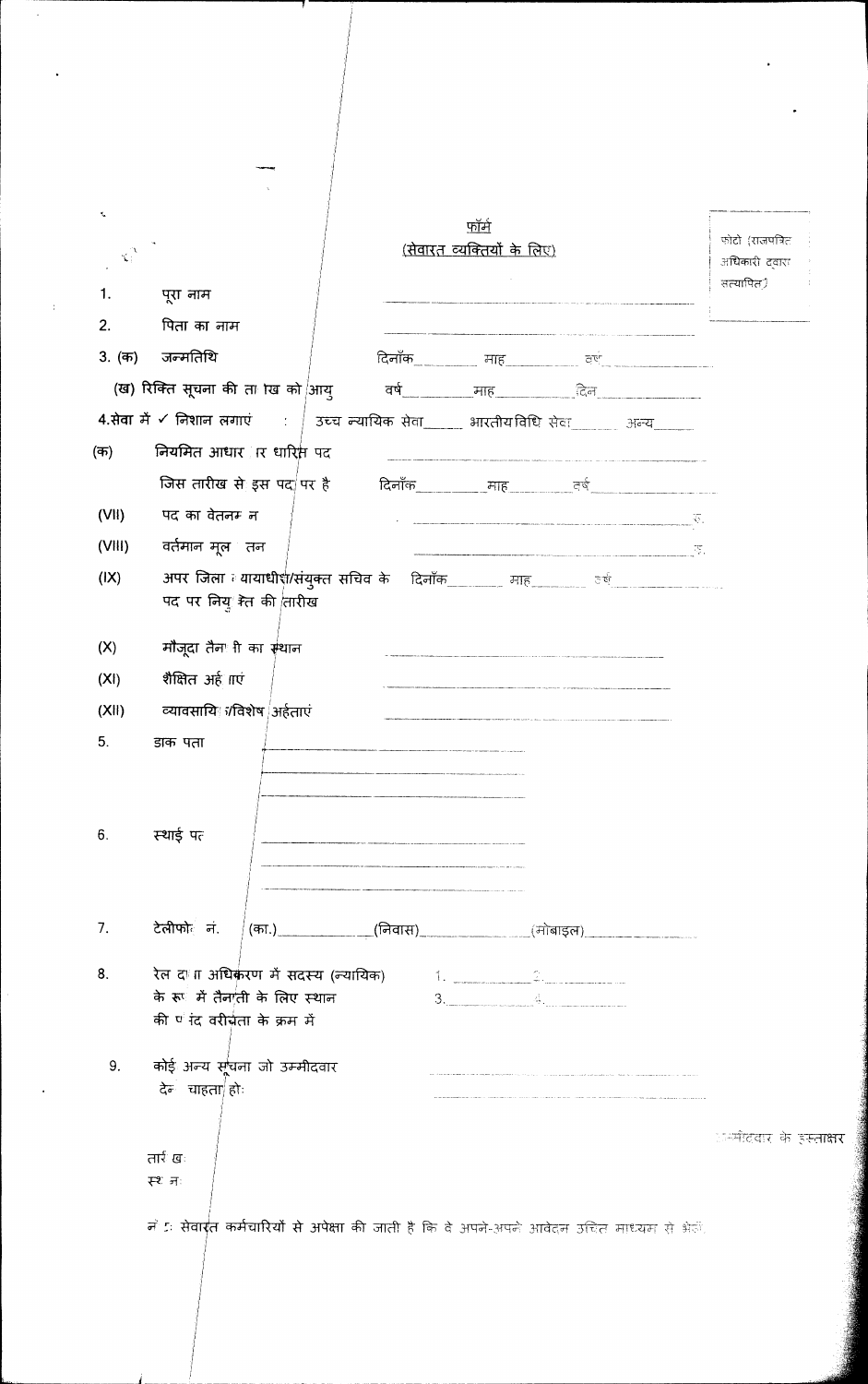का विनिश्चय किया है। सदस्य (न्यायिक) की मौजूदा एवं 31.12.2015 तक पूर्वानुमानित रिक्तियां सिकन्दराबाद, अहमदाबाद, दिल्ली और भुवनेश्वर में हैं।

रेल दावा अधिकरण में सदस्य (न्यायिक) के पद का वेतनमान ₹ 75,500-80,000/- $2.$ जमा नियमानुसार स्वीकार्य भत्ते हैं।

सदस्य (न्यायिक) के पदों के लिए अर्हताएँ तथा पद की अवधि अनुबंध-। में दर्शाई 3. गई है।

पद का कार्यकाल पूरा होने पर, अधिकरण का सदस्य, केवल रेल दावा अधिकरण 4. अधिनियम, 1987 की धारा 10 के उपबंधों के अंतर्गत किसी नियुक्ति के लिए पात्र होगा।

अनुरोध है कि अपेक्षित अर्हताएं रखने वाले इच्छुक न्यायिक अधिकारियों, जो सदस्य 5. (न्यायिक) के पद पर नियुक्ति के लिए विचार किए जाने के लिए उपयुक्त हों, के नाम भेजे जाएँ। उच्च न्यायालय के न्यायाधीशों को छोड़कर सेवारत अधिकारियों को अधिकरण में कार्यभार संभालने के लिए सेवा से स्वैच्छिक सेवानिवृत्ति लेनी होगी।

कृपया उम्मीदवारों के सेवा विवरण (संलग्न फॉर्म के अनुसार) भिजवाएँ, जिनमें अन्य 6. बातों के साथ-साथ जन्म तिथि, सेवा की अवधि, मौजूदा नियुक्ति, संबद्ध अनुभव, पात्रता की शर्त एवं तैनाती के स्थान के लिए तरजीह आदि का उल्लेख किया जाए. इस पत्र के जारी होने के तारीख से 60 दिन के भीतर नामांकन अधोहस्ताक्षरी तक पहुंच जाने चाहिए।

आवेदन पत्र अग्रेषित करते समय, उम्मीदवार की सतर्कता क्लीयरेंस/अन्**शासनिक** 7. मामले आदि, यदि कोई हों, को विधिवत् रूप से दर्शाते हुए वार्षिक गोपनीय रिपोर्ट के डोजियर भी भेजे जाएं।

संलग्नक: यथोक्त

**रियतार्य फर्ग** (एस. एन. झा) अवर सचिव-II/ई (ओ)-II कमरा नं. 211 'ए' रेलवे बोर्ड नई दिल्ली

सं. 2015/ई(ओ)॥/1/13

 $E(O)$ II-S

t,

नई दिल्ली, दिनांक 13 7.2015

पात्र उम्मीदवारों के नामों की सिफारिश करने के लिए प्रतिलिपि विधि एवं न्याय मंत्रालय को प्रेषित।

testantano (एस. एन. झा) अवर सचिव-II/ई (ओ)-II रेलवे बोर्ड